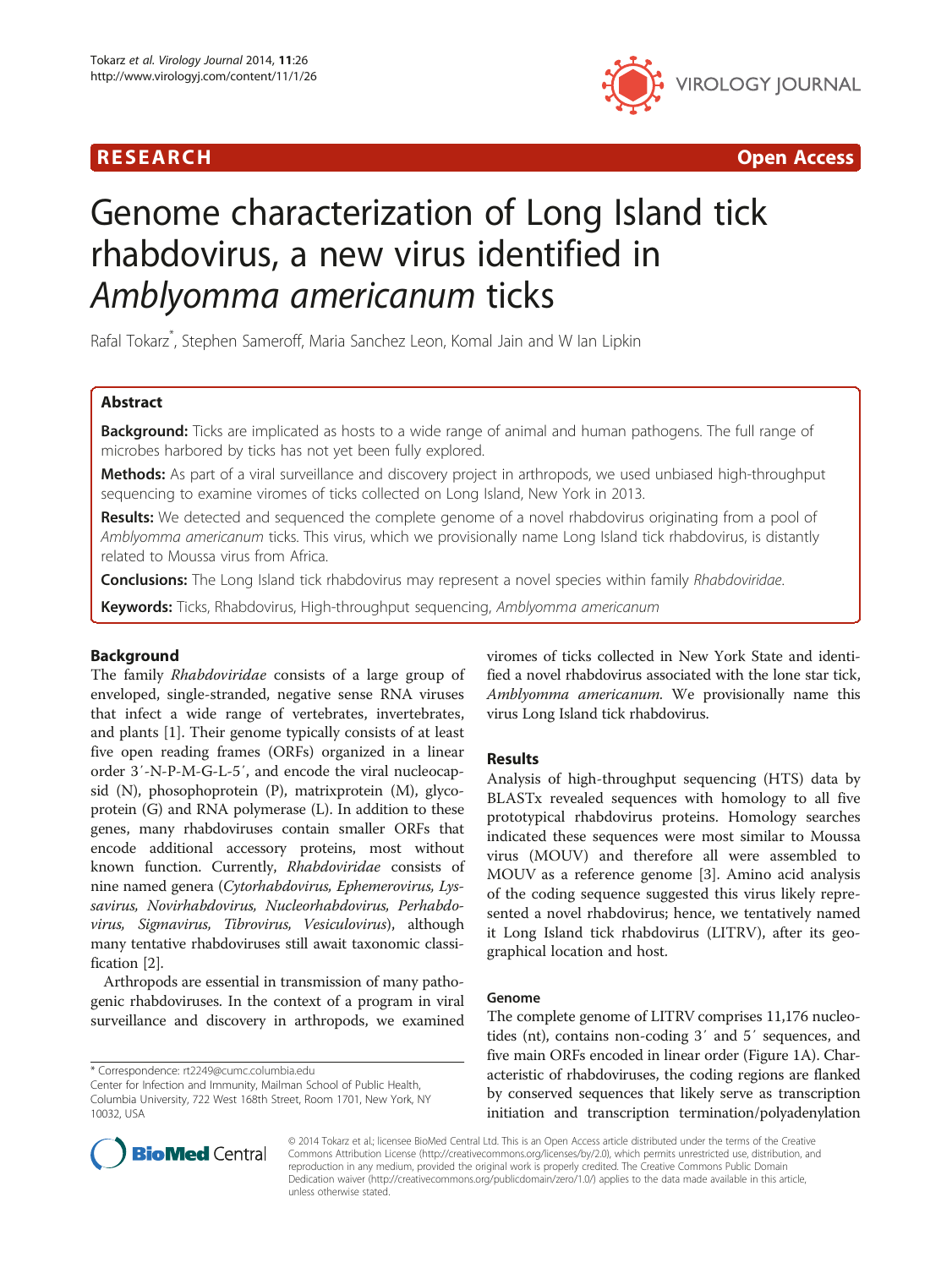<span id="page-1-0"></span>

signals. The polyadenylation signal consists of 3′- GAA CUUUUUUU, which is followed by a 2 nt intergenic sequence and a putative transcription initiation sequence 3′-UUGUU(U/G)N(G/A/U)U (Figure 1B). Homology search of all five coding regions revealed that each ORF is most similar to the corresponding ORF of MOUV (Table 1). Both MOUV and LITRV cluster together and form a distinct phylogenetic clade within Rhabdoviridae (Figure [2](#page-2-0)). Similar to MOUV, only ORFs 1, 4 and 5, encoding the putative N, G and L proteins display homology to corresponding Rhabdoviridae proteins. ORFs 2 and 3, encoding the putative P and M proteins display no homology to any rhabdovirus proteins outside of MOUV. The LITRV genome also contains four alternative ORFs located within the P, M and G ORFs. These ORFs were designated P', M' and G1' and G2', and would encode proteins of 81, 98, 106 and 105 amino acids (aa), respectively, with no significant sequence identity with any other *Rhabdoviridae* protein by BLASTp analysis. Of the four ORFs, only P' and G2' have an initiation codon in suitable context for translation.

As in all rhabdoviruses, the 3′ and 5′ terminal noncoding regions of LITRV contain partially complementary regions, particularly at the terminal ends. The 3′ leader sequence is 49 nt long while the length of the 5′ trailer sequence is 115 nt. The terminal portions of the non-coding sequences are highly conserved in both LITRV and MOUV with 13 out of 19 nt identical in both viruses.

#### ORF analysis

The 1413 nt ORF1 is predicted to encode a nucleoprotein of 470 aa that is 38% similar to MOUV N and contains many conserved rhabdovirus N domains including the RNA binding motif SPYS (Table 1). ORF2, comprising 831 nt, and, in accordance with its position within the rhabdoviral genome, is predicted to encode a 276 aa phosphoprotein. This protein shares 22.3% identity with ORF2 of Moussa virus and is predicted to contain 17 serine, 6 threonine and 1 tyrosine potential phosphorylation sites ([http://www.cbs.dtu.dk/services/NetPhos/\)](http://www.cbs.dtu.dk/services/NetPhos/). The 618 nt ORF3 is predicted to encode a 206 aa protein. The protein shares 29.4% identity with MOUV ORF3. No other known motifs or domains were recognized, although a polyproline region, consisting of 8 consecutive proline residues was identified at aa 43–50. ORF 4, comprising 1521 nt, is predicted to encode a 506 aa class I transmembrane glycoprotein with 29.4% aa identity to MOUV G protein. The protein sequence contains a predicted N terminal 18 aa signal peptidase cleavage site, a hydrophobic trans-membrane domain at positions aa 458–480 followed by a C terminal 26 aa tail. It also contains 5 potential Nglycosylation sites at aa positions 58, 345, 359, 387, 424 and contains all 12 cysteine residues conserved in other rhabdoviruses. The 6396 nt L ORF encodes the RNAdependent RNA polymerase, that in LITRV is predicted to encode a 2131 aa protein. The LITRV L is 51.5% identical

|  | <b>Table 1 Comparison of LITRV and MOUV ORFs</b> |  |  |  |  |  |
|--|--------------------------------------------------|--|--|--|--|--|
|--|--------------------------------------------------|--|--|--|--|--|

|             | <b>ORF</b>      |                |                |                |                 |  |  |  |
|-------------|-----------------|----------------|----------------|----------------|-----------------|--|--|--|
|             | N               | D              | M              | G              |                 |  |  |  |
| LITRV       | 1413 nt         | 831 nt         | 618 nt         | 1521           | 6396            |  |  |  |
|             | 470 aa (37.2%)* | 276 aa (20.8%) | 205 aa (28.2%) | 506 aa (28.5%) | 2131 aa (51.7%) |  |  |  |
| <b>MOUV</b> | 1404 nt         | 870 nt         | 726 nt         | 1581           | 6428 nt         |  |  |  |
|             | 467 aa          | 289 aa         | 241 aa         | 526 aa         | 2141 aa         |  |  |  |

\*Indicates % amino acid identity of LITRV to MOUV.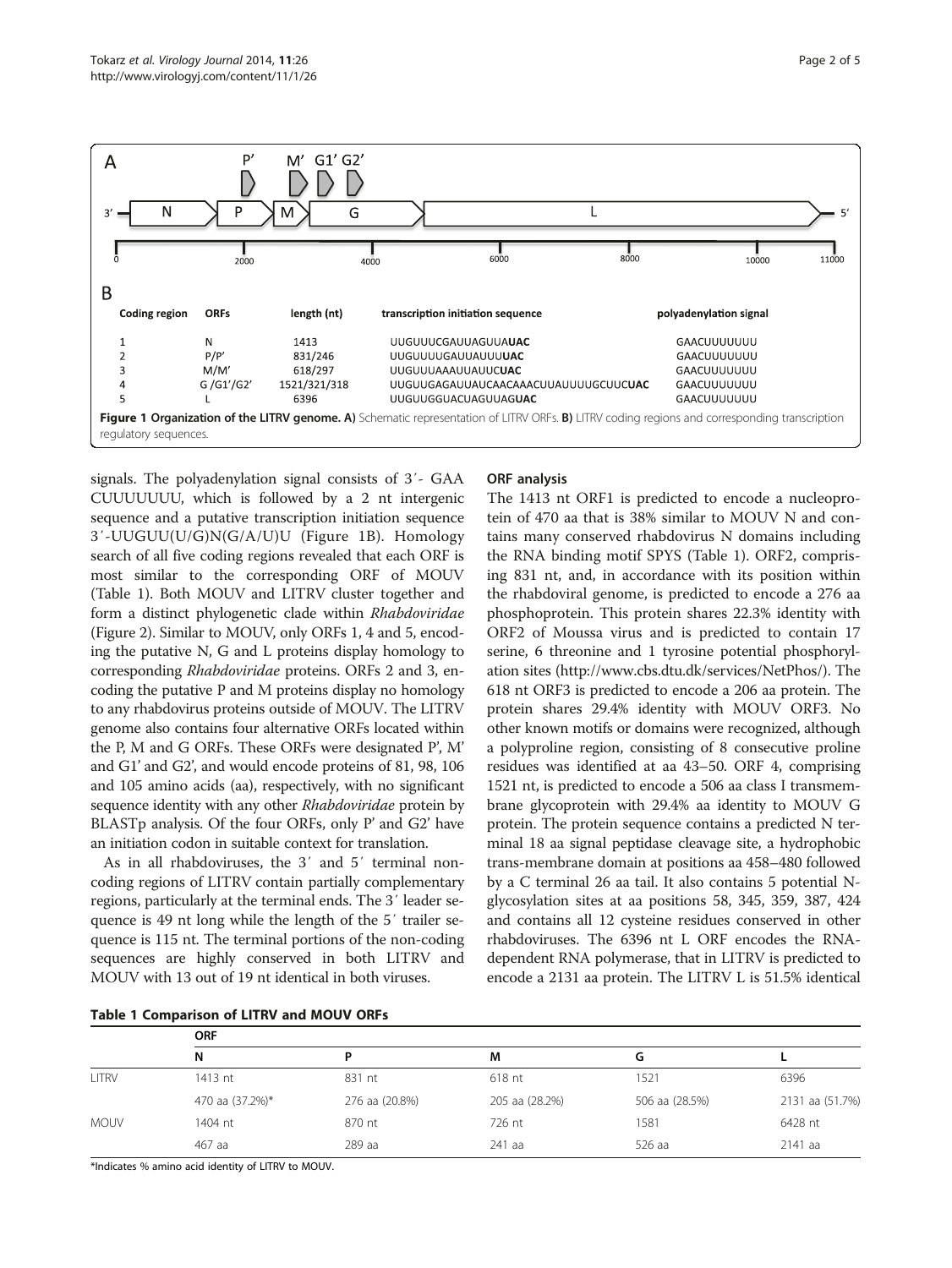to MOUV and contains all the highly conserved residues of negative strand RNA polymerases [\[4\]](#page-4-0).

To examine the presence of LITRV in ticks, we screened archived cDNA generated from 50 individual adult A. americanum by polymerase chain reaction. The ticks were collected in April of 2008 in the same location as the ticks from the current study. LITRV sequence was successfully amplified from one tick.

#### **Discussion**

Rhabdoviridae is a large family that includes over 100 viruses classified together on the basis of genetic, serological or morphological analysis. The advent of high-throughput sequencing has resulted in genome characterization of many novel and archived rhabdoviruses revealing the vast diversity of this family [[3,5-10\]](#page-4-0). In this study we present

the first complete genomic sequence of a tick-associated rhabdovirus from the Western hemisphere. Although arthropods are frequently implicated as hosts of rhabdoviruses, thus far relatively few of these viruses have been associated with ticks [\[1,5,11](#page-4-0)]. We detected LITRV in A. americanum, a common tick species with a broad range spanning eastern and south-central states in the US. Along with Ixodes scapularis and Dermacentor variablis, A. americanum is the primary human-biting hard tick in the eastern part of the US and is implicated in transmission of Ehrlichia species, Borrelia lonestari, Francisella tularensis, and the Heartland virus [\[12,13\]](#page-4-0).

Additional studies are needed to determine if A. americanum is the primary host for LITRV or if other arthropods, and particularly, other ticks, have a role in its enzoonotic transmission. While sequences were obtained

<span id="page-2-0"></span>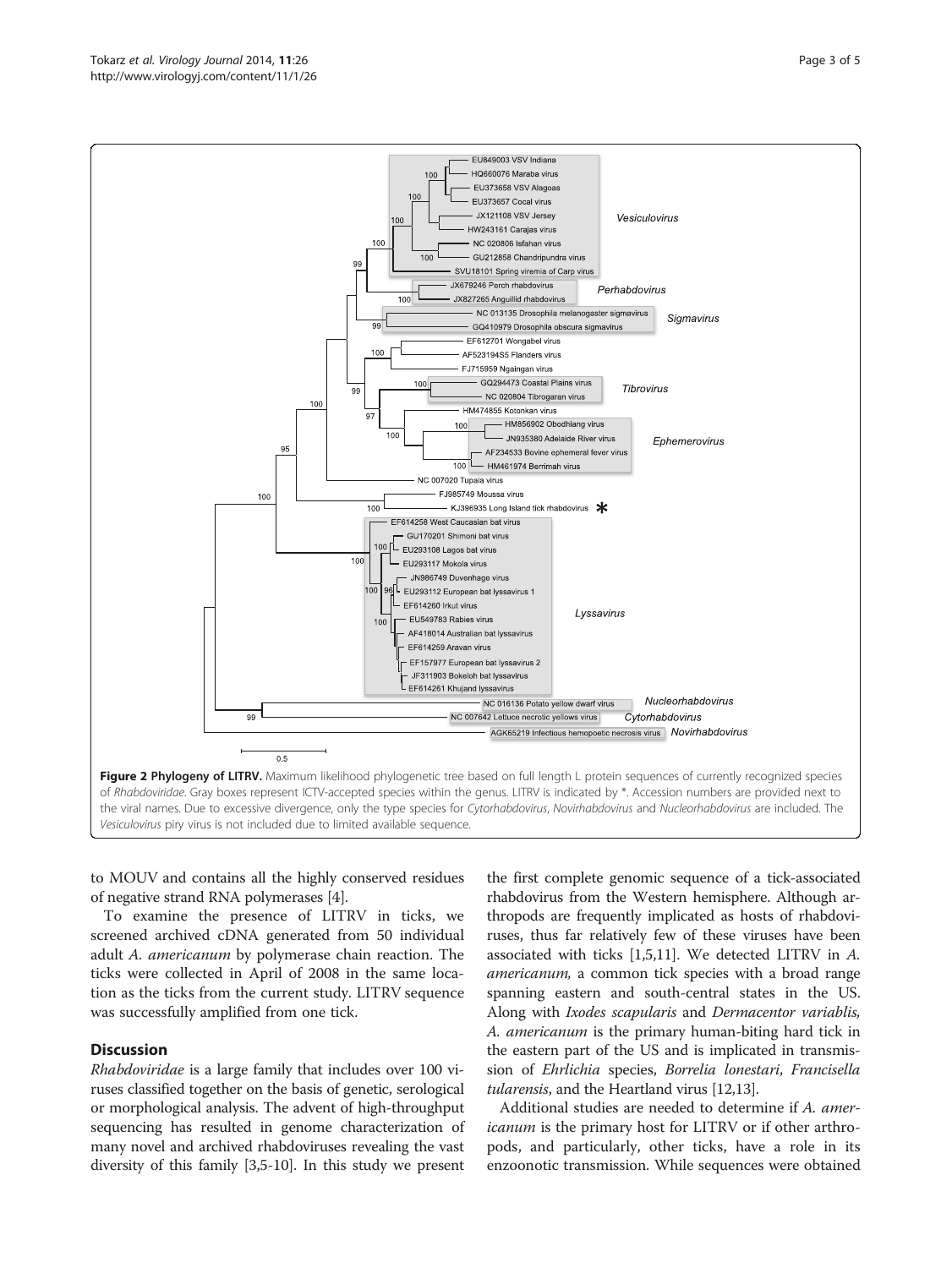form A. americanum, this does not definitively implicate A. americanum as a biological host for LITRV. Detection of microbial nucleic acids in organisms other than their presumed biological hosts has been reported and in a hematophagus organism these can represent nucleic acid remains of microbes acquired as part of a blood meal [[14](#page-4-0),[15](#page-4-0)]. However, our detection of LITRV in A. americanum collected at the same site five years apart is consistent with a role for this tick species in the life cycle of this virus. Furthermore, deep sequencing analysis of multiple pools of I. scapularis and D. variabilis collected from the same location and did not identify any LITRV-like sequences in these two tick species. Our initial survey of LITRV in individual A. americanum suggests that the prevalence of this virus may be low in tick populations within the examined area. Molecular surveys analyzing different life stages of A. americanum and other tick species in broader geographical areas are necessary to establish the range and prevalence of LITRV.

Phylogenetically, LITRV forms a distinct clade with MOUV. MOUV was isolated from multiple mosquito pools in Cote d'Ivoire, suggesting that arthropods are the likely hosts to this clade of rhabdoviruses. LITRV and MOU share many genetic similarities, including identical polyadenylation and terminal regions, as well as similar conserved 3′ and 5′ termini sequences. The high amino acid divergence of LITRV and MOUV relative to other rhabdoviruses suggests that both viruses are unlikely to be associated with any of the current ascribed genera and likely represent a unique taxonomic group within Rhabdoviridae. We anticipate that continued surveillance of arthropod vectors may uncover other members of this clade.

# Conclusions

Using high-throughput sequencing analysis of tick viromes, we discovered a novel tick associated rhabdovirus. This virus, which we provisionally name Long Island tick rhabdovirus, may represent a novel species within family Rhabdoviridae.

# Materials and methods

# Nucleic acid extraction

Adult ticks were collected in Heckscher State Park (Suffolk County, NY) in April, 2013. Ticks were pooled and homogenized in 500 μl of phosphate buffered saline. Five tick pools were analyzed; one pool of A. americanum  $(N = 25)$ , and two pools each  $(N = 30/pool)$  of *I. scapularis* and *D. variablis*. The homogenate was purified through  $0.22 \mu M$ filter and treated with RNaseA and TurboDNase exonucleases. 250 μl of the filtrate was added to 750 μl of Nucli-Sens buffer and total nucleic acid (TNA) was extracted with the EasyMag extraction platform (Biomerieux). TNA was eluted in 35 μl volume followed by DNase treatment.

# Unbiased high throughput sequencing

Total nucleic acid was subjected to first and second strand cDNA synthesis with Super Script III reverse transcriptase (Invitrogen) and Klenow Fragment (New England Biolabs), respectively. Ion Shear™ Plus Reagents Kit (Life Technologies) was used for double stranded cDNA fragmentation. Ion Xpress™ Adapters and unique Ion Xpress™ Barcodes (Life Technologies) were ligated to fragmented material by using the Ion Plus Fragment Library kit, which also contained reagents for amplification of barcoded libraries. Ion OneTouch™ 200 Template Kit v2 (Life Technologies) was used to bind barcoded libraries to Ion Sphere™ particles (ISPS). Emulsion PCR of DNA linked ISPS was performed on the Ion OneTouch™ 2 instrument (Life Technologies). Ion OneTouch™ ES instrument was used to isolate template-positive ISPS. Ion PGM™ Sequencing 200 Kit v2 (Life Technologies) was used for sequencing of templated ISPS which were loaded on the Ion 316™ Chip for further processing on the Ion Personal Genome Machine® (PGM™) System (Life Technologies).

The de-multiplexed reads were preprocessed by trimming primers and adaptors, length filtering, and masking of low complexity regions (WU-BLAST 2.0). The remaining reads were subjected to homology search using BLASTn against a host genome database. The hostsubtracted reads were assembled using the Newbler assembler (454, v2.6). Contigs and singletons were then subjected to a homology search against the entire Gen-Bank database using BLASTn and the viral GenBank database using BLASTx. Contigs and singletons with similarity to viral sequences from the BLASTx analysis were again subjected to a homology search against entire GenBank database to correct for biased e-values. For potential viral candidates, close relatives were used to identify low homology regions in the genome from BLASTx. Overall, out of approximately 190,000 sequence reads obtained by HTS, 96 reads with a mean length of 182 nt were unique to LITRV. Gaps were filled in by PCR using primers specific to the assembled sequence. The final sequence was verified by classical dideoxy sequencing using primers designed to generate overlapping PCR products. Genomic termini were obtained by 5′ and 3′ RACE kits (CloneTech). Genome assembly was performed with Geneious v 6.1. All phylogenetic trees were constructed with Mega 5.2 software.

# Tick screening

To assess the presence of Long Island tick rhabdovirus in ticks, we used cDNA generated from adult A. americanum ticks collected in April, 2008 at the same location. Tick cDNA was screened by PCR with primers 5′-GGGACGATGCTCTAGTCACG-3′ (fwd), and 5′- TTTGTCTGTGAGGTCGGACG-3′ (rev) targeting a